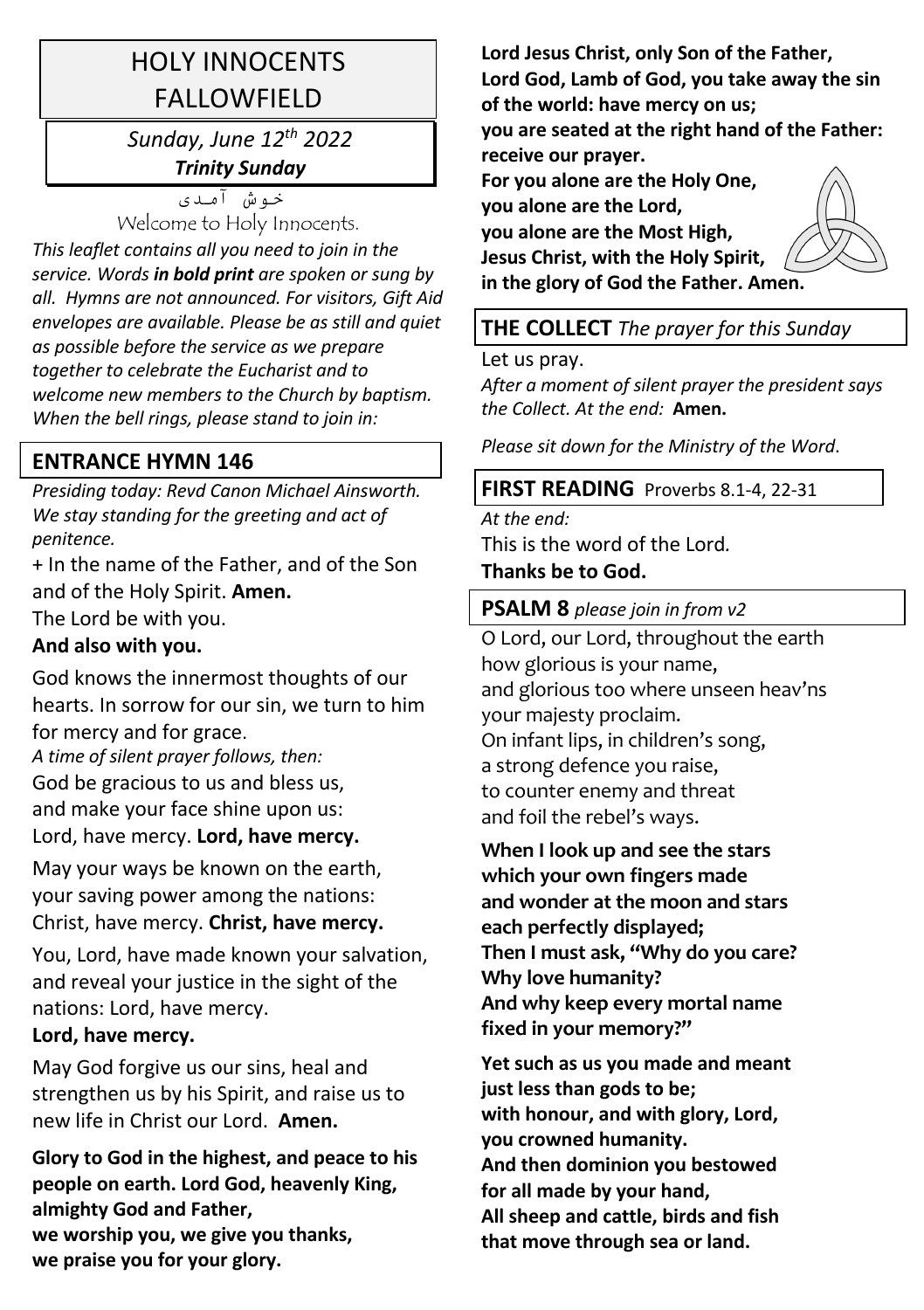O Lord, our Lord, throughout the earth how glorious is your name.

## **SECOND READING** Romans 5.1-5

Therefore, since we are justified by faith, we have peace with God through our Lord Jesus Christ, through whom we have obtained access to this grace in which we stand; and we boast in our hope of sharing the glory of God. And not only that, but we also boast in our sufferings, knowing that suffering produces endurance, and endurance produces character, and character produces hope, and hope does not disappoint us, because God's love has been poured into our hearts through the Holy Spirit that has been given to us. *At the end*: This is the word of the Lord.

#### **Thanks be to God.**

*Please stand for the Gospel acclamation*: Alleluia, alleluia….

#### **Alleluia, alleluia…**

Go and make disciples of all nations, says the Lord. Remember, I am with you always, to the end of the age.

بر وربگار م*یفرماید: بروید و از* مردم همه قومها شاگرد بسازید. به یاد داشته باشید که همواره با شما هستم تا ابد.

**Alleluia, alleluia….**

## **GOSPEL READING** John 16.12-15

The Lord be with you.

#### **And also with you.**

Hear the Gospel of our Lord Jesus Christ according to John.

#### **Glory to you, O Lord.**

*At the end:*

This is the Gospel of the Lord.

#### **Praise to you, O Christ.**

*Please sit down for the sermon. The preacher is the Revd Richard Young. After the sermon there will be a time of silence. Then all please STAND with the president. The baptism candidates are called to the sanctuary step and are introduced to the congregation. The president addresses them:* 

Do you wish to be baptised? *They reply*: **I DO**



*The president addresses the whole congregation:*

Faith is the gift of God to his people.

In baptism the Lord is adding to our number those whom he is calling. People of God, will you welcome these candidates and uphold them in their new life in Christ? **With the help of God, we will.**

Dear friends in Christ, the Church receives these people with joy. Today we are trusting God for their growth in faith. Will you pray for them, draw them by your example into the community of faith and walk with them in the way of Christ?

**With the help of God, we will.**

#### *The president says to the candidates and their sponsors*

In baptism, God calls us out of darkness into his marvellous light. To follow Christ means dying to sin and rising to new life with him. Therefore, I ask:

Do you turn away from sin? **I DO.** Do you reject evil? **I DO.**



Do you turn to Christ as Saviour? **I DO.** Do you trust in him as Lord? **I DO***.*

*The president makes the sign of the cross on each person's head saying:* 

Christ claims you for his own. Receive the sign of his cross.



*Then the president says to the candidates:*  Do not be ashamed of Christ. You are his for ever. **Stand bravely with him against all the powers of evil, and remain faithful to Christ to the end of your life.**

May almighty God deliver you from the powers of darkness and lead you in the light and obedience of Christ.

#### **Amen***.*

*The candidates move with the sanctuary party to stand by the font. Please gather round.* 

Praise God who made heaven and earth, **who keeps his promise for ever.** Let us give thanks to the Lord our God. **It is right to give thanks and praise.**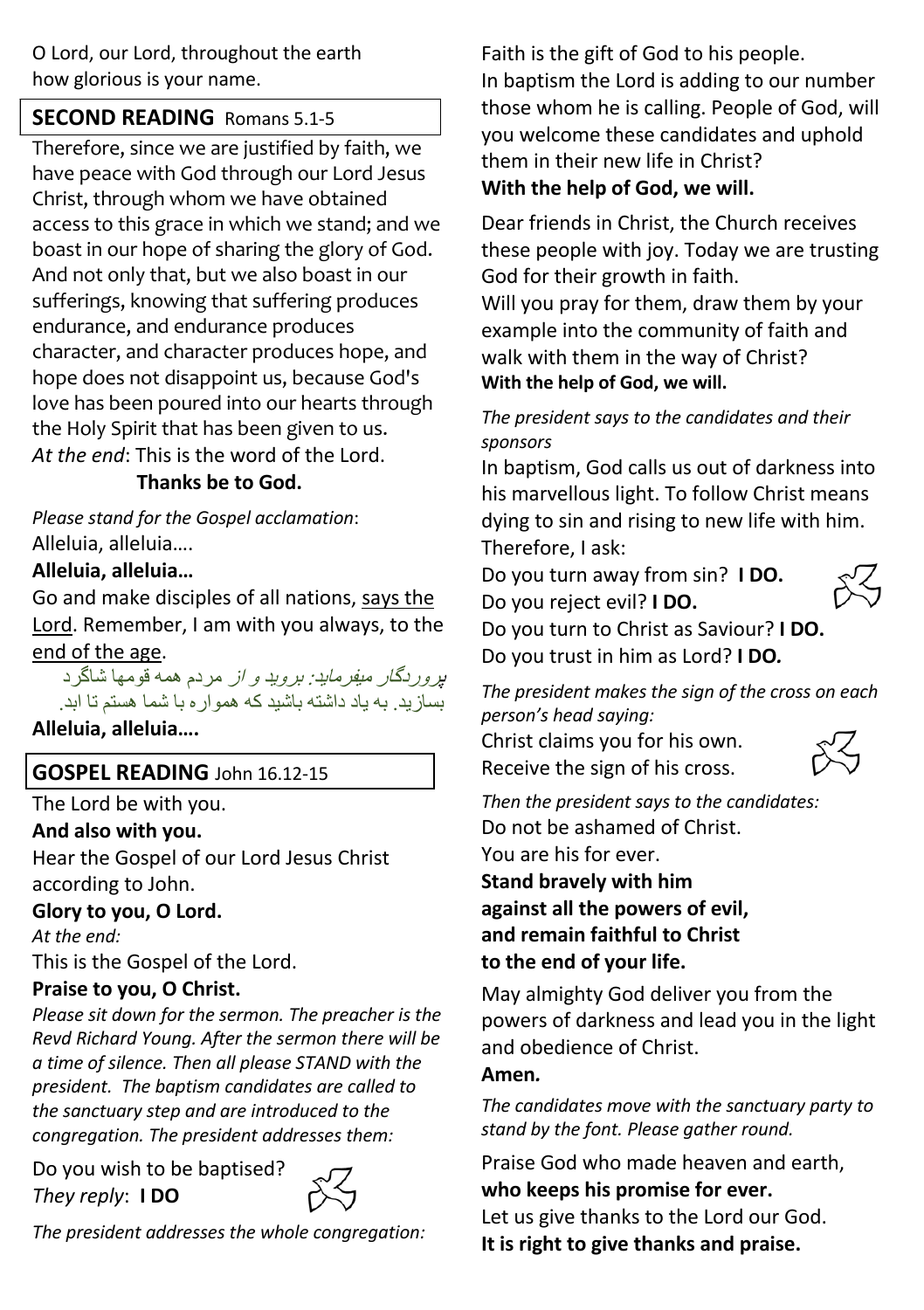Father, we give you thanks and praise for your gift of water in creation; for your Spirit, sweeping over the waters, bringing light and life; for your Son Jesus Christ our Lord, baptized in the river Jordan. We bless you for your new creation. brought to birth by water and the Spirit, and for your grace bestowed upon us your children, washing away our sins. May your holy and life-giving Spirit move upon these waters. Restore through them the beauty of your creation, and bring those who are baptized to new birth in the family of your Church. Drown sin in the waters of judgement, anoint your children with power from on high, and make them one with Christ in the freedom of your kingdom.

For all might, majesty, dominion and power are yours, now and for ever.

#### **Alleluia. Amen.**

The profession of faith is led by the candidates and their sponsors:

*We believe in God the Father,*

**from whom every family in heaven and on earth is named.**

*We believe in God the Son,*

*The president pours water* 

**who lives in our hearts through faith, and fills us with his love.**

*We believe in God the Holy Spirit,*

**who strengthens us with power from on high.** *We believe in one God;*

#### **Father, Son and Holy Spirit. Amen.**



*on each candidate, saying: ………… I baptise you in the name of the Father, and of the Son, and of the Holy Spirit.* **Amen.**

May God, who has received you by baptism into his Church, pour upon you the riches of his grace, that within the company of Christ's pilgrim people you may daily be renewed by his anointing Spirit, and come to the inheritance of the saints in glory*.* **Amen.**

*Each newly baptised person is given a candle, lit from the Easter Candle flame, and the president leads the welcome:* 

There is one Lord, one faith, one baptism: by one Spirit we are all baptised into one body. **We welcome you into the fellowship of faith; we are children of the same heavenly Father; we welcome you.**

*The president introduces THE PEACE:*

We are the Body of Christ. In the one Spirit we were all baptized into one body. Let us then pursue all that makes for peace and builds up our common life. The peace of the Lord be always with you.

#### **And also with you.**

*All exchange a sign of peace.* 

## **OFFERTORY HYMN 148 (omit \*)**

*The bread and wine are brought to the altar. The president says a prayer over the gifts to which we all respond:*

#### **Blessed be God for ever.**

*The Eucharistic prayer follows.* The Lord be with you. **And also with you.** Lift up your hearts. **We lift them to the Lord.** Let us give thanks to the Lord our God. **It is right to give thanks and praise.**

*The president continues the prayer, thanking God for his saving works, and then invites us all to join our praises with the whole company of heaven:*  ............for ever praising you and singing: **Holy, holy, holy Lord, God of power and might, heaven and earth are full of your glory. Hosanna in the highest. Blessed is he who comes in the name of the** 

**Lord. Hosanna in the highest.**

*The president asks the Father to send the Holy Spirit to sanctify the bread and wine, and repeats the Lord's own words over the bread and cup*......... Great is the mystery of faith:

**Christ has died: Christ is risen: Christ will come again.**